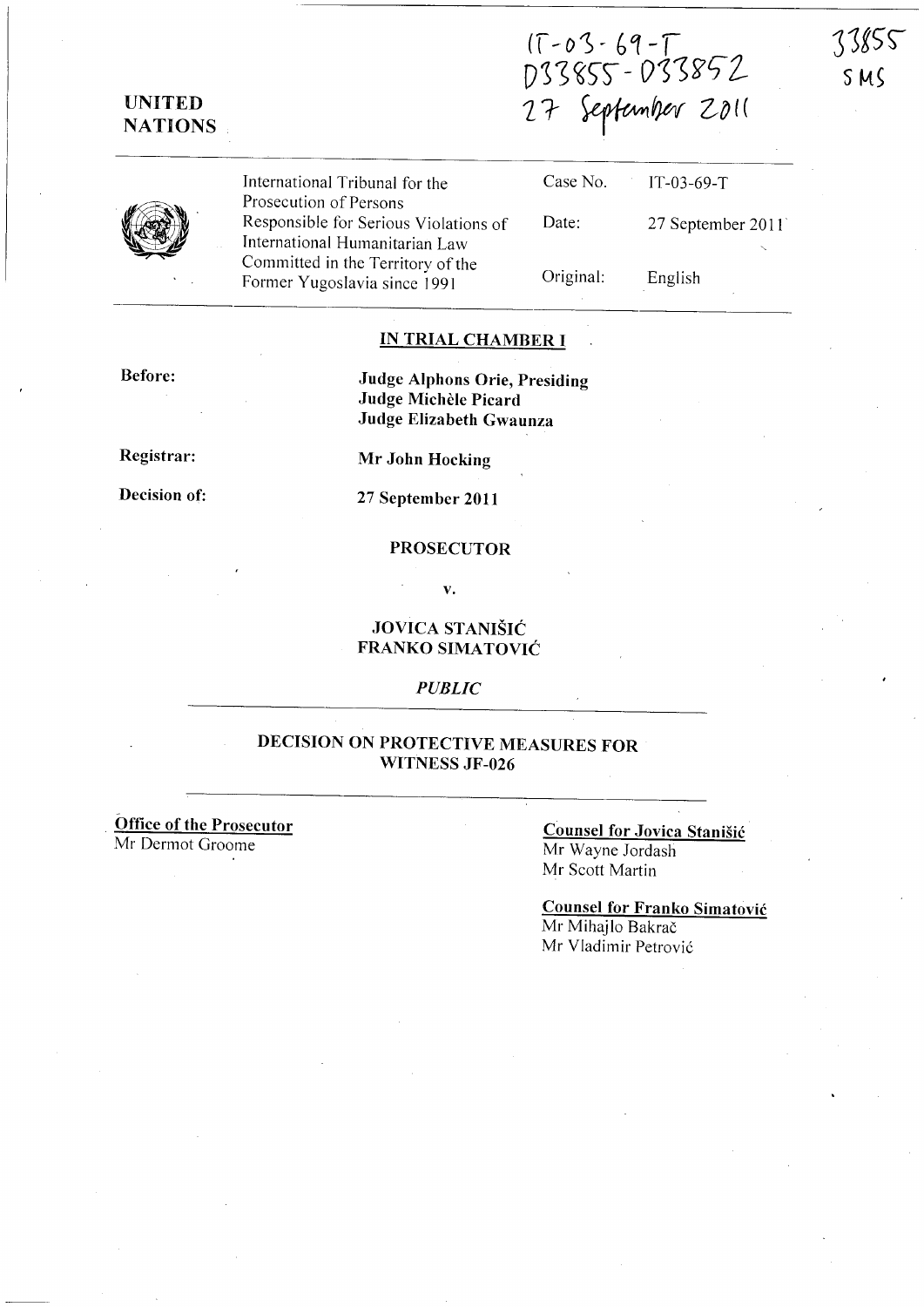# **I. PROCEDURAL HISTORY AND SUBMISSIONS**

1. Between 1 and 3 December 2010, Witness JF-026 testified as a witness in this case. Pursuant to Rule 75 (F) (i) of the Tribunal's Rules of Procedure and Evidence ("Rules"), the protective measures of pseudonym and face- and voice distortion, granted during his testimony in a previous Tribunal proceeding, remained in effect.<sup>1</sup> At the beginning of his testimony, the witness requested the further protective measure of closed session testimony ("Request").<sup>2</sup> The witness submitted that this was due to concerns that his identity from previous testimonies had already become public, and that revealing his status as a witness would cause problems for him in his community.<sup>3</sup> The Chamber decided to hear the witness's testimony provisionally in closed session while keeping the existing protective measures in force  $-$  so that it could further consider the Request.<sup>4</sup> On 3 December 2010, the Chamber invited the witness to speak with the Tribunal's Victims and Witnesses Section ("VWS") to clearly establish the witness's reasons for the Request.<sup>5</sup>

2. On 4 July 2011, VWS filed a report<sup>6</sup> ("VWS Report") stating that the witness had received a threat against his life, but that he did not consider it credible, nor did he want it reported to local authorities.<sup>7</sup> The witness also did not want any further investigation into the matter, believing that it would only cause him greater problems.<sup>8</sup> VWS was unable to investigate further without violating the protective measures and therefore could not establish the veracity of the allegation.<sup>9</sup> VWS recommended erring on the side of caution regarding the protective measures for this witness.<sup>10</sup> On 5 July 2011, the Chamber invited the parties to respond to the VWS Report within two weeks.<sup>11</sup> The parties did npt make any submissions on the VWS Report.

VWS Report, paras 4-5, 11.  $\boldsymbol{8}$ 

VWS Report, paras 10, 12.  $10$ 

The Chamber notes in this regard that it later learned that the witness's protective measures had been varied before coming to testify in this case, as he had testified with only pseudonym and face distortion in a previous case. As the parties did not draw the Chamber's attention to this, voice distortion was also in effect during the witness's testimony. For technical reasons, the Chamber is unable to practically rescind the voice distortion retroactively from the trial video.

T.9644.  $\overline{3}$ 

T. 9637, 9644-9645.  $\overline{4}$ 

T. 9649.<br>T. 9880.  $\overline{\mathbf{S}}$ 

 $.9880.$ 

The 33 (B) Submission in Response to the Trial Chamber's Oral Invitation to the Victims and Witnesses Section to Make Submissions in relation to Witness JF-026, Dated 3 December 2010, Filed 4 July 2011.

VWS Report, para. 11.  $\overline{9}$ 

 $10$  VWS Report, para. 13.

<sup>11</sup>T. 12295-12296.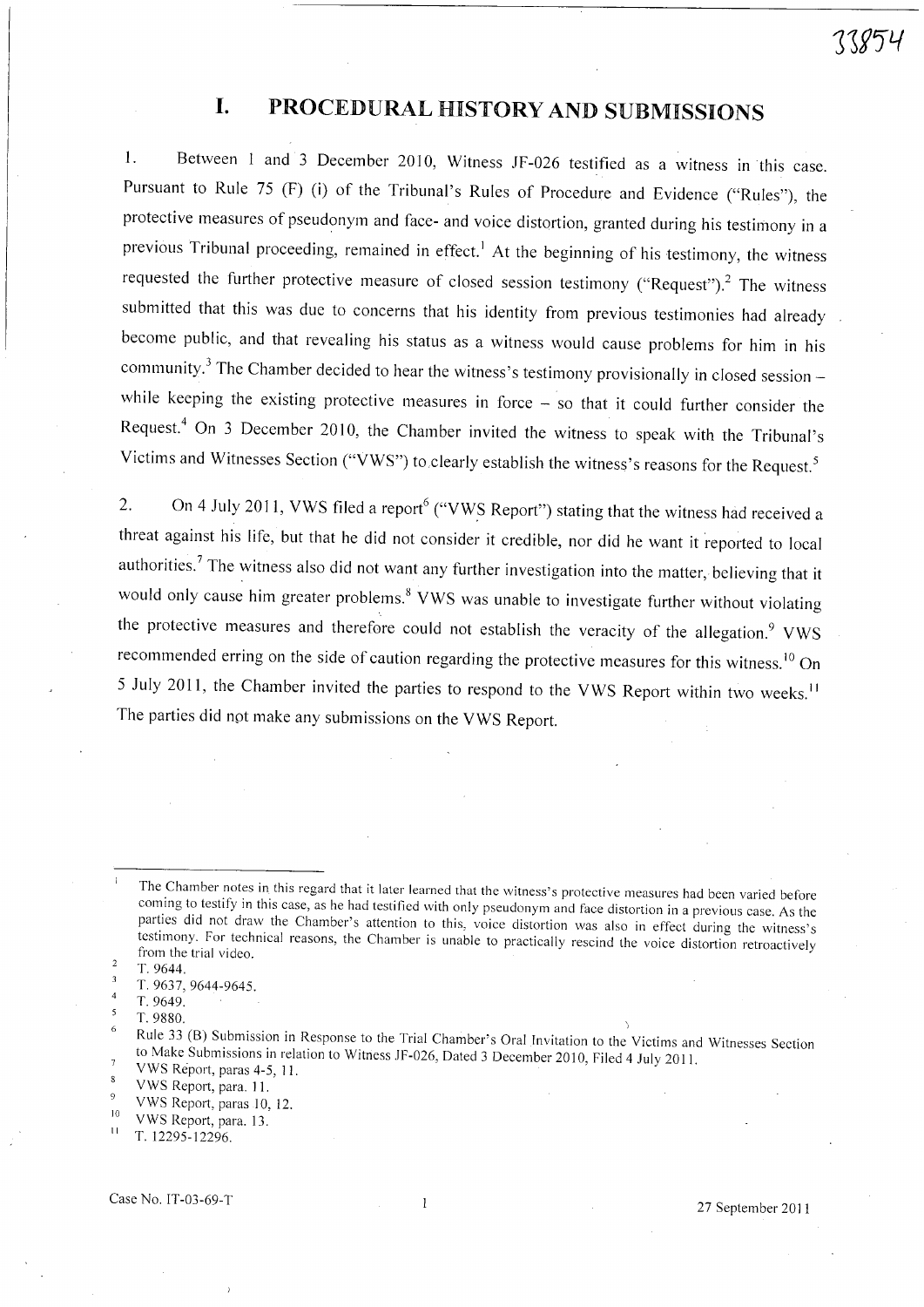3. On 18 August 2011, the Prosecution informed the Chamber that portions of the witness's testimony presented in provisional closed session in this case had been given by the witness in open session in another case.<sup>1</sup>

## **11. APPLICABLE LAW**

4. Under Rule 75 (A) of the Rules:

A Judge or a Chamber may, *proprio motu* or at the request of either party, or of the victim or witness concerned, or of the Victims and Witnesses Section, order appropriate measures for the privacy and protection of victims and witnesses, provided that the measures are consistent with the rights of the accused.

5. Under Rule 75 (F) (i) of the Rules:

Once protective measures have been ordered in respect of a victim or witness in any proceedings before the Tribunal (the 'first proceedings'), such protective measures:

(i) shall continue to have effect *mutatis mutandis* in any other proceedings before the Tribunal ('second proceedings') or another jurisdiction unless and until they are rescinded, varied, or augmented in accordance with the procedure set out in this Rule  $[\dots]$ 

6. Article 20 (4) of the Tribunal's Statute provides as follows:

The hearings shall be public unless the Trial Chamber decides to close the proceedings in accordance with its rules of procedure and evidence.

## **JUl. DISCUSSION**

7. The witness has expressed concerns about his name having become public from previous trials in which he testified, and the reaction from his community if he cooperates with the Tribunal. At the same time, the witness testified partially in open session in another case - after his testimony in this case - without requesting closed session testimony.

8. Witness 1F-026 allegedly received a threat against his life. The witness has stated that he does not believe the threat against him to be credible. At the request of the witness, no further investigation into the threat took place. Given the doubt cast upon the credibility of the threat by the witness himself coupled with the fact that there is no indication that the threat was related to the witness's cooperation with the Tribunal, the Chamber finds that the witness has not demonstrated that closed session testimony is essential to protecting the witness's identity.

 $12$  T. 13361.

Case No. IT-03-69-T 2 27 September 2011